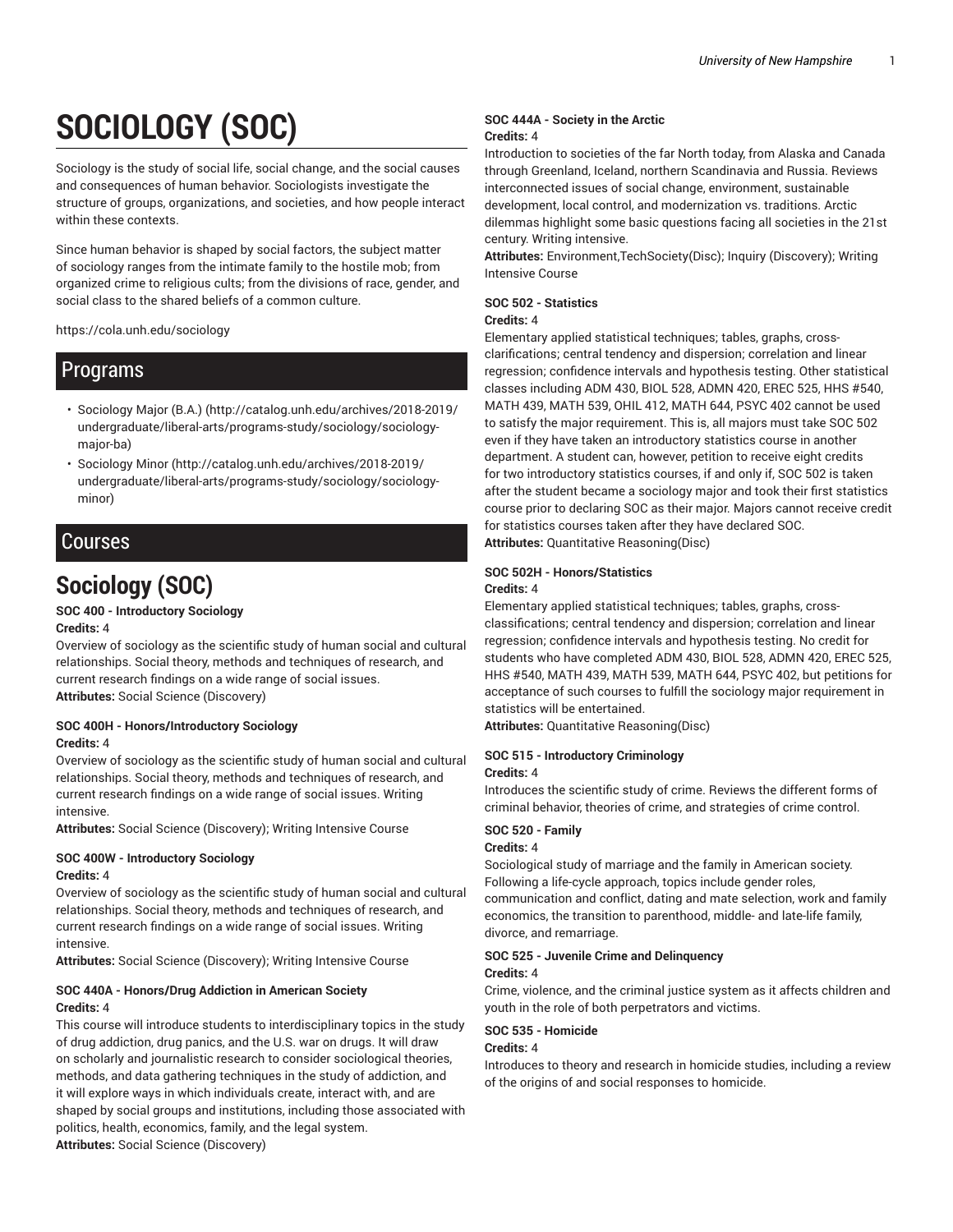### **SOC 540 - Contemporary Social Problems Credits:** 4

This course introduces students to the study of major social problems in contemporary society, including poverty, discrimination, inequality, crime, violence, and environmental degradation. Explores how and why people come to view certain social conditions as problematic. Also explores the consequences of and possible solutions to contemporary social problems. This course fulfills the requirement in the Social Science category of UNH's Discovery Program. **Attributes:** Social Science (Discovery)

### **SOC 545 - Sexualized Violence Credits:** 4

Students examine the spectrum of sexualized violence in contemporary society. Topics include theoretical and methodological issues inherent in researching gender-based violence in the U.S. and in Europe. Students study sexualized violence in historical context, with particular attention to war, conflict, and military settings as well as examples of the impact of sexualized violence in everyday life. Finally, we explore how the pornography industry normalizes sexualized violence.

### **SOC 565 - Environment and Society Credits:** 4

Environmental and Society focuses on the complex interactions between human communities and the natural world. The course considers the interconnected ways that social systems, the built environment, and related technologies produce environmental changes, and in turn how shifts in resources, air, water quality, climate, biodiversity, and ecosystems force societies to adapt. This course fulfills in the Environment, Technology, and Society category of UNH's Discovery Program.

**Attributes:** Environment,TechSociety(Disc)

# **SOC 570 - Sexual Behavior**

# **Credits:** 4

This course approaches sexuality as a social phenomenon. We examine variability in sexual practices, sexual identities, and sexual behaviors throughout history, across cultures, and throughout the life course of individuals. Particularly, we focus on the social control od sexuality and the extent to which sexualities are socially constructed. We consider the media and other cultural influences on a diverse range of sexual experiences and take a straightforward, non-stigmatizing approach to tackling controversial issues.

# **SOC 595 - Independent Reading and Research Credits:** 2-8

Independent study of advanced or specialized topics in sociology requiring extensive reading and writing. Before registering, students must develop a project in consultation with a faculty supervisor and submit a proposal to the undergraduate committee. Prereq: 12 sociology credits and permission.

# **SOC 597 - Special Topics**

### **Credits:** 4

Occasional or experimental offerings. May be repeated for different topics.

### **SOC 599 - Sociological Analysis Credits:** 4

Basic skills essential to sociological study, including: development of critical reading skills; evaluation of theory construction and evidence; analysis of classic and contemporary works, research, writing, and use of library resources. To be taken by sociology majors no later than the junior year. Writing intensive.

**Attributes:** Inquiry (Discovery); Writing Intensive Course

# **SOC 601 - Methods of Social Research**

# **Credits:** 4

Overview of major research methods: survey analysis, personal interview, participant observation, content analysis, and experimental design. Each student designs and completes a research project. Prereq: SOC 502 or equivalent; juniors and seniors only. Writing intensive. **Attributes:** Writing Intensive Course

### **SOC 611 - Sociological Theory Credits:** 4

Analysis of the origins and development of sociological theory. Includes the classical works of Marx, Weber, and Durkheim and their connections to the major strands of present day research. Writing intensive. **Attributes:** Writing Intensive Course

# **SOC 620 - Drugs and Society**

# **Credits:** 4

Provides students with an overview of drug using behavior as viewed from a sociological perspective. Highlights historical and current drug use trends, examines the social correlates of drug use, considers societal responses to drug use including treatment, prevention, and policy, and engages students in key controversial debates confronting U.S. citizens and policymakers. Provides a foundation for understanding of drugs and society.

### **SOC 625 - Mental Health and Society Credits:** 4

This course introduces students to sociological approaches for studying and understanding mental health and illness in society. With an Emphasis on the importance of social stress, we examine the distribution of mental illness in the United States and identify the factors that help to explain mental health differences across social roles and statuses.

# **SOC 630 - Sociology of Gender Credits:** 4

Gender examined as (1) socially constructed differences between the sexes, and (2) a system of social relations, which are part of the fabric of our social institutions. Topics include gender socialization, gender and education, gender and employment, and work-family intersections. Attention paid to the issue of gender inequalities and to the intersection of class, culture, race-ethnicity, age, and sexual orientation with gendered experience and gendered institutions. Focuses primarily on the contemporary United States.

# **SOC #635 - Medical Sociology**

# **Credits:** 4

Health and Illness are considered as a sociocultural phenomenon. Meanings are attached to health and illness as they are influenced by our social values and our cultural beliefs, which to a large degree are influenced by available medical technologies. People's experiences of health and illness are shaped by a range of social factors (e.g., race, class, gender) and follow clear patterns of social inequality. A critical approach is taken to examine topics such as the social determinants of health, illness and healthcare; the social construction of illness; the medicalization of society; and the social organization of health care.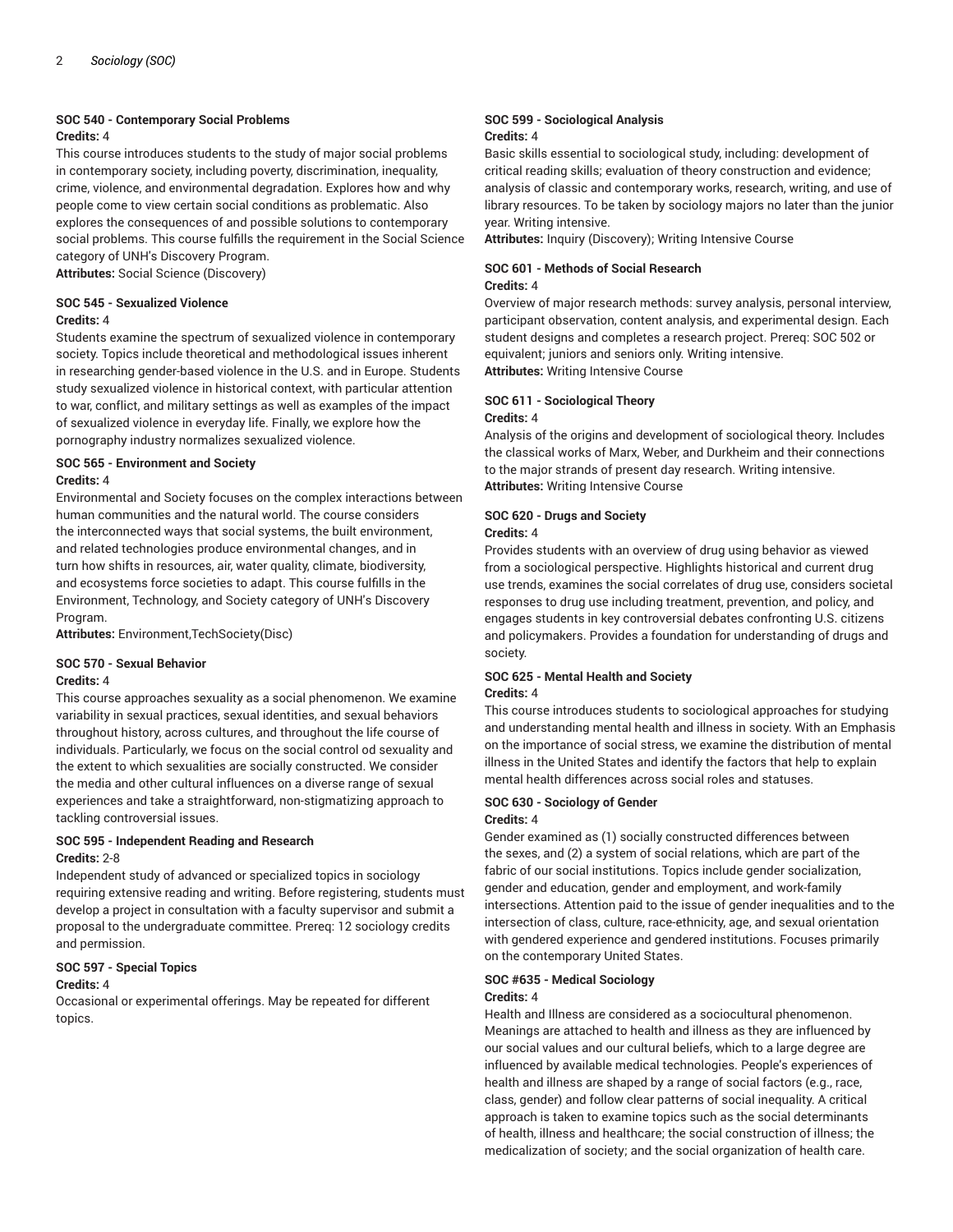### **SOC 635W - Medical Sociology Credits:** 4

Health and Illness are considered as a sociocultural phenomenon. Meanings are attached to health and illness as they are influenced by our social values and our cultural beliefs, which to a large degree are influenced by available medical technologies. People's experiences of health and illness are shaped by a range of social factors (e.g., race, class, gender) and follow clear patterns of social inequality. A critical approach is taken to examine topics such as the social determinants of health, illness and healthcare; the social construction of illness; the medicalization of society; and the social organization of health care. Writing intensive.

**Attributes:** Writing Intensive Course

#### **SOC 640 - Religion Credits:** 4

The continuing significance of religion in society is a central area of sociological inquiry. Examines the historical and cultural explanations for the persistence of religion and apply diverse sociological perspectives to explaining the personal, institutional, and cultural relevance of religion with a focus on contemporary American society. Topics studied include religious authority, identity, violence, and the impact of religion on various domains of social life including gender relations, family, politics, and economy. Writing intensive.

**Attributes:** Writing Intensive Course

### **SOC 645 - Class, Status and Power Credits:** 4

Focuses on the major dimensions of inequality, including class, gender, and race, by exploring the distribution of economic, political, and social resources within contemporary societies.

# **SOC 655 - Sociology of Law and Justice Credits:** 4

Systematic study of how social factors, such as inequality, differentiation, culture, and organization, influence the justice process. Historical and cross-cultural focus on the behavior of the police, courts, and other legal institutions. Prereq: SOC 515 or permission; juniors and seniors only.

# **SOC 656 - Terrorism**

# **Credits:** 4

This course provides a global assessment of the definition and nature of terrorism, trends in terrorism over the course of the past several decades, perspectives concerning the degree to which cultural, economic, and political conflict contribute to terrorism, and alternative means for dealing with terrorism in the age of globalization.

#### **SOC #660 - Urban Sociology Credits:** 4

Focuses on urban communities, urbanization, and urban social issues. Covers the historical development of cities; the differences between urban, suburban, and rural communities; urban life styles; and the significance of poverty and race for understanding contemporary American cities. Emphasizes American cities, with some consideration to world patterns of urbanization and the growth, development, and role of global cities. Writing intensive.

**Attributes:** Writing Intensive Course

### **SOC 665 - Environmental Sociology Credits:** 4

Interactions between society and the physical environment, including environmental constraints, population and economic growth, social impacts of resource development, large-scale environmental change, and the social bases of environmental attitudes, behavior, and politics. Writing intensive.

**Attributes:** Writing Intensive Course

### **SOC #680W - Sociology of the Holocaust Credits:** 4

Examines the origins, realities, and consequences of the Holocaust as an all-embracing European phenomenon. Topics include the genocidal policies and procedures of the Nazis and Soviets with respect to indigenous populations as well as the role of collaborators. This course is normally offered only at UNH-Manchester. Writing intensive. **Attributes:** Writing Intensive Course

# **SOC #685 - Work and Occupations**

#### **Credits:** 4

Examines the changes in workplace organizations and workers' lives, the emergence of new service and financial occupations, and how globalization, technology, and the increased presence of women in the labor force are impacting work and individuals' experiences of work.

#### **SOC 693 - Global Social Change Credits:** 4

This course explores the causes and consequences of social change in societies around the world. Case studies of important social trends such as the diffusion of culture, international migration, health pandemics, changing status of women, environmental degradation, and promoting more equitable development enable investigation of the broad social implications of the process of globalization. Writing intensive. **Attributes:** Writing Intensive Course

### **SOC #695 - Research on Family Violence in World Perspective Credits:** 4

The nature, frequency, causes, and consequences of family violence, including physical, verbal, material, and sexual abuse of children; of partners in dating, cohabitating, and marital relationships; and of the elderly; and also neglect of children and the elderly. Includes data analysis projects to provide experience with cross-national comparative research to test theories about social causes of family violence and the effects of family violence on society as a whole. Prereq: SOC 502 (or equivalent), SOC 601.

### **SOC 697 - Special Topics**

#### **Credits:** 4

Occasional or experimental offerings. May be repeated for different topics.

**Attributes:** Writing Intensive Course

### **SOC 699 - Senior Thesis**

#### **Credits:** 4 or 8

Independent work in the library or field culminating in a written senior thesis. Recommended for, but not confined to, majors intending to pursue graduate studies. Students must arrange for supervision from two faculty members and submit a proposal to the Undergraduate Committee before registering. May be completed in one or two successive semesters during the senior year. Permission required. May be repeated up to a maximum of 8 credits.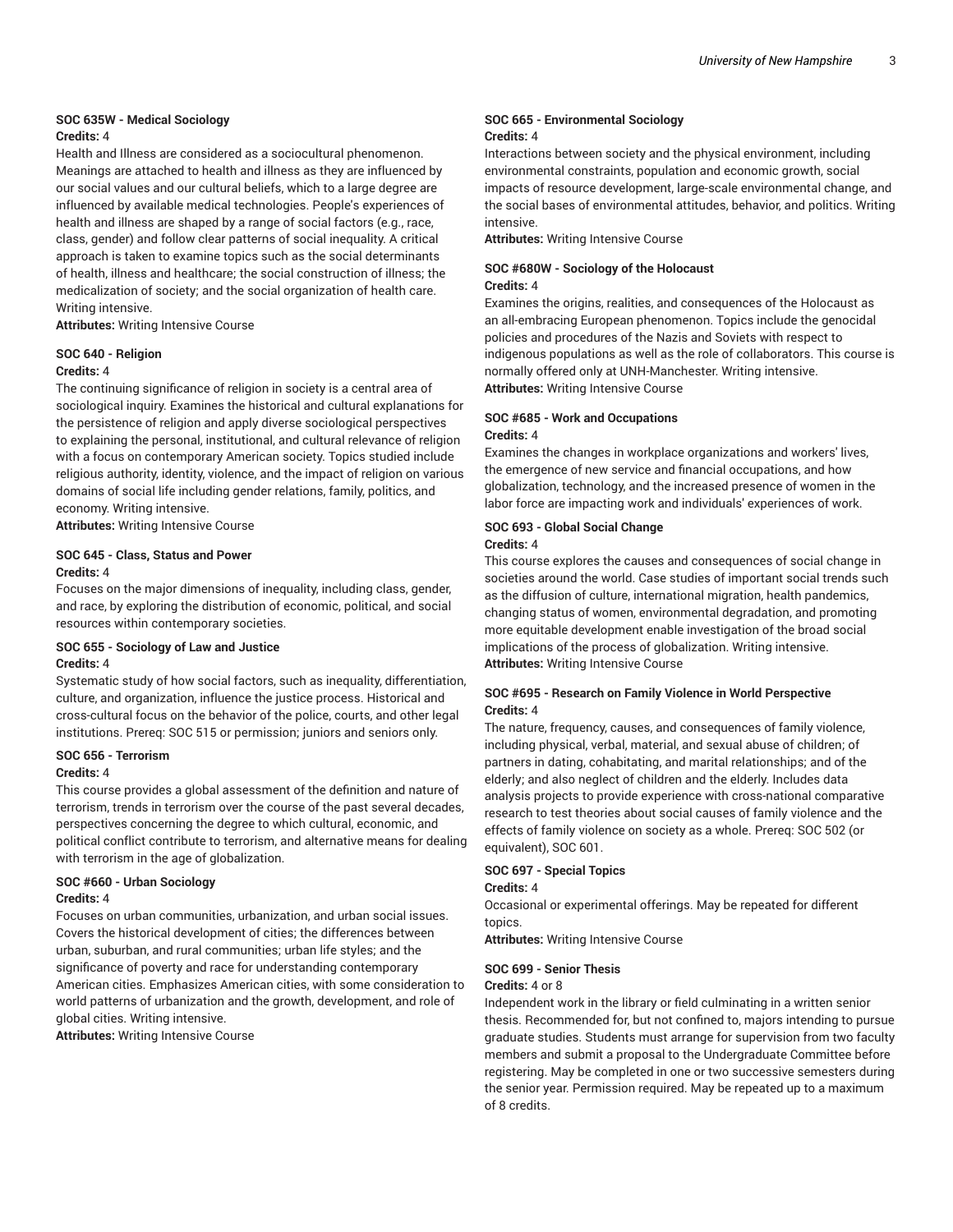### **SOC 699H - Senior Honors Thesis**

#### **Credits:** 4 or 8

Independent work in the library or field culminating in a written senior honors thesis and a formal research presentation. Recommended for, but not confined to, majors intending to pursue graduate studies. Required for students participating in the departmental honors program as part of their 16 honors credits. Students must arrange for supervision from two faculty members and submit a proposal to the Undergraduate Committee before registering. May be completed in one or two successive semesters during the senior year. Permission required. May be repeated up to a maximum of 8 credits.

# **SOC 715 - Criminological Theory**

#### **Credits:** 4

Introduces graduate students and advanced undergraduates to the major theoretical literature in crime and delinquency. Covers both classical and contemporary theory, with empirical assessments of theories, including macro- and micro-level control, strain, and learning theories, as well as recent developments in biosocial, deterrence, labeling, and critical/ feminist theories. Permission required.

### **SOC 720 - Sociology of Drug Use Credits:** 4

Examines licit and illicit drug use from a sociological perspective. Draws primarily from the sociology of mental health and criminology to explore a variety of drug-related topics including historical and current U.S. drug trends, dominant theoretical approaches about the initiation into, and continued use of drugs, drug-related crime, therapeutic use of drugs, prevention and treatment of drug problems, and drug-related policies. Permission required.

# **SOC 725 - Social Demography**

# **Credits:** 4

Social demography examines the linkages between changes in the size, composition and distribution of the population and changes in social, environmental, economic and political factors. The course examines demographic methods and the materials and the analytical techniques used by demographers to analyze population redistribution, fertility, work, marriage, migration and mortality. The policy implications of demographic change will be examined with attention to the U.S. as well as the developed and developing world. Permission required.

# **SOC 730 - Communities and the Environment Credits:** 4

People and the natural environments in which they live fundamentally structure communities around the globe. Economic change, expanding development , and human migration are transforming social and environmental conditions in both rural and urban settings, altering the identities of many communities as well as their relationships with the natural world. The importance of these emerging social and environmental issues has made them a focus for social science inquiry. This course exposes students to a range of sociological concepts, theories, and research approaches related to the study of communities and environmental issues. Some of the substantive themes that are covered include: population dynamics and environmental change; social capital and social networks; political economy and community development; collective action and social movements; science, technology, and environmental risks; and environmental racism and justice. The principal assignment for the course will be a research project where students investigate a community or environmental issue of their own interest. Permission required.

### **SOC 733 - Gender-Based Violence: US and International Perspectives Credits:** 4

Students examine the spectrum of gender-based violence occurring in the United States and Europe. Four main areas are examined: (1) Theoretical and methodological issues inherent in researching genderbased violence. (2) Different types of gender-based violence including sexual and relationship violence, harassment, pornography, and human trafficking. (3) The historical economic, and cultural contexts that facilitate gender-based violence. (4) Prevention and intervention efforts to reduce gender-based violence. Permission required.

# **SOC #735 - Sociology of Community**

# **Credits:** 4

This course analyzes "community" from a sociological perspective. Community is one of the fundamental concepts in the sociological literature; this course covers those aspects of the concept that are concerned with geographic communities: neighborhoods, communities, cities, etc. It considers how American communities have changed over time and what the current characteristics are, and how these characteristics are related to the "quality of life" in the communities. Students study theoretical and empirical approaches to studying communities, particularly but not exclusively American communities. Among specific areas of community research covered are: spatial inequality and concentrated poverty; what housing research shows about the importance of community to outcomes for families and children; the impact of community on health; and community development as a strategy for community change. Permission required.

### **SOC 740 - Sociology of Mental Health Credits:** 4

Introduces students to different sociological approaches for studying and understanding mental health and illness. Students examine the social distribution of mental illness in the United States and the socialstructural factors that help to explain mental health variations. Also addresses issues surrounding mental health treatment, systems, and policies for the mentally ill. Permission required.

# **SOC #742 - Sociology and Social Policy Credits:** 4

Social policy and public policy defined: description of the policy making process. The political sociology of the policy-making process; who makes policy and who influences policy, under what conditions and with what effect. Definition of social policy research and the various roles social scientists can adopt for policy-relevant work. Students are responsible for critiquing the readings and for preparing a substantial research paper. Permission required.

### **SOC 745 - Race, Ethnicity, and Inequality Credits:** 4

Sociological perspectives on race and ethnic relations for graduate and advanced undergraduate students. Topics include the creation of racial and ethnic identities, the nature and extent of segregation, education, employment, and wealth inequalities, and the effects of state policy. The course emphasizes both theoretical and empirical assessments. Permission required.